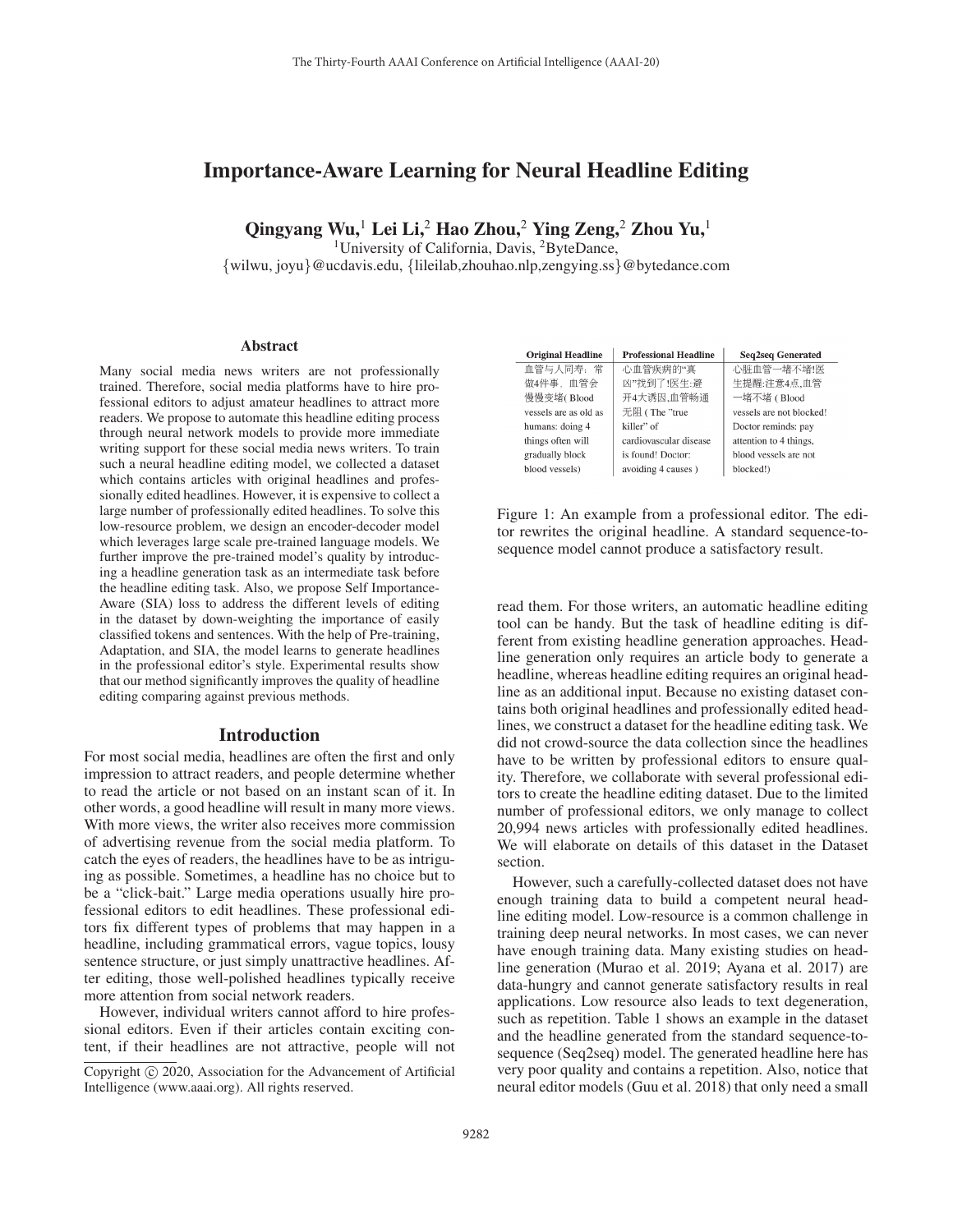

Figure 2: Overview of the training paradigm. We first pre-train the decoder as a language model using a large-scale corpus. Then we adapt the model using the headline generation task to train the encoder and decoder jointly before fine-tuning. Fine-tuning on the professional headline editing (PHED) dataset applies Self Importance-Aware loss.

amount of data do not apply to our task because they mostly deal with situations in which two or three words are modified. But in our task, the professional editors often rewrite the original headline which causes a large number of edits. This situation forces us to favor more general generative models.

To tackle the above problems, we leverage the large-scale pre-trained language models. However, since currently there is no public Generative Pre-Training (GPT) model (Radford et al. 2019) for Chinese, we trained a GPT model with a large scale Chinese corpus, namely the Chinese-GPT, and we will release it to facilitate Chinese language model research. For the headline editing task, we build an encoderdecoder model in which the encoder is a bidirectional Transformer based on the Chinese BERT, and the decoder is the Chinese-GPT. In addition, we use a headline generation task as an intermediate auxiliary task before fine-tuning the model for the headline editing task. We also find that the imbalanced number of edits in the PHED dataset causes the model to learn easy patterns, which produces many repetitions. Therefore, we propose a Self Importance-Aware (SIA) loss to assign different importance for each sample, in order to prioritize the learning of harder examples. Experimental results show that our methods can improve both automatic and human evaluation metrics.

Our contributions can be summarized as follows:

- We first construct a professional headline editing (PHED) dataset consisting of original headlines written by individual writers and edited headlines by professional editors.
- To tackle the low-resource issue, we train the model with three stages. We first pre-train a Transformer encoderdecoder model and then adapt the model to a headline generation task before fine-tuning on the PHED dataset.
- We propose a Self Importance-Aware loss function to assign higher importance for hard examples.

#### Related Work

#### Headline Editing

There are many existing studies on neural headline generation (Sun et al. 2015; Ayana et al. 2017). However, their approaches and datasets only focus on generating a headline

given the article body. In the real world, most written articles already have a corresponding headline, which makes those models less useful. More recent work (Murao et al. 2019) proposes a new headline editing task, in which the goal is to create a shorter headline from the original headline. However, many writers want a more powerful tool than just making the title shorter. After working with professional editors, we propose a new headline editing task to address this problem. In the new task, the machine is responsible for editing the original headline and generating a new headline in professional style. It helps less-skilled writers to improve their headlines. Most of the articles are collected from social media, which includes different domains. Consequently, this task is more open-ended than the previous tasks, and therefore more challenging.

### Large Scale Pre-trained Models

The recent success of BERT (Devlin et al. 2019) and GPT2 (Radford et al. 2019) have shown that such pre-trained language models on large-scale corpora can learn rich prior language knowledge. There is also a study (Zellers et al. 2019) on generating fake news that can fool humans based on large-scale pre-training. Therefore, to build a model that can generate human-comparable headlines, we adopt the idea of pre-training to train our own Chinese-GPT model. Compared with traditional methods, large scale pre-trained language models can have larger vocabularies and generalize better to unseen data. We further extend the pre-training by using headline generation as an intermediate auxiliary task to adapt the language model to the headline editing task.

### Data Re-weighting

A common problem in natural language generation is the lack of diversity, especially when using beam-search (Holtzman et al. 2019). The lack of diversity causes the generated sentences to be generic and dull, often shown as repetitive patterns on both the token level and sentence level. This phenomenon is also related to neural text degeneration in the work of Holtzman et al.. For example, in dialogue generation, there can be extensive generations of vague responses such as "I don't know", "OK", "Sure", etc, which cause high rate of sentence-level repetitive patterns. The rate of such repetitions is much higher than what normally happens in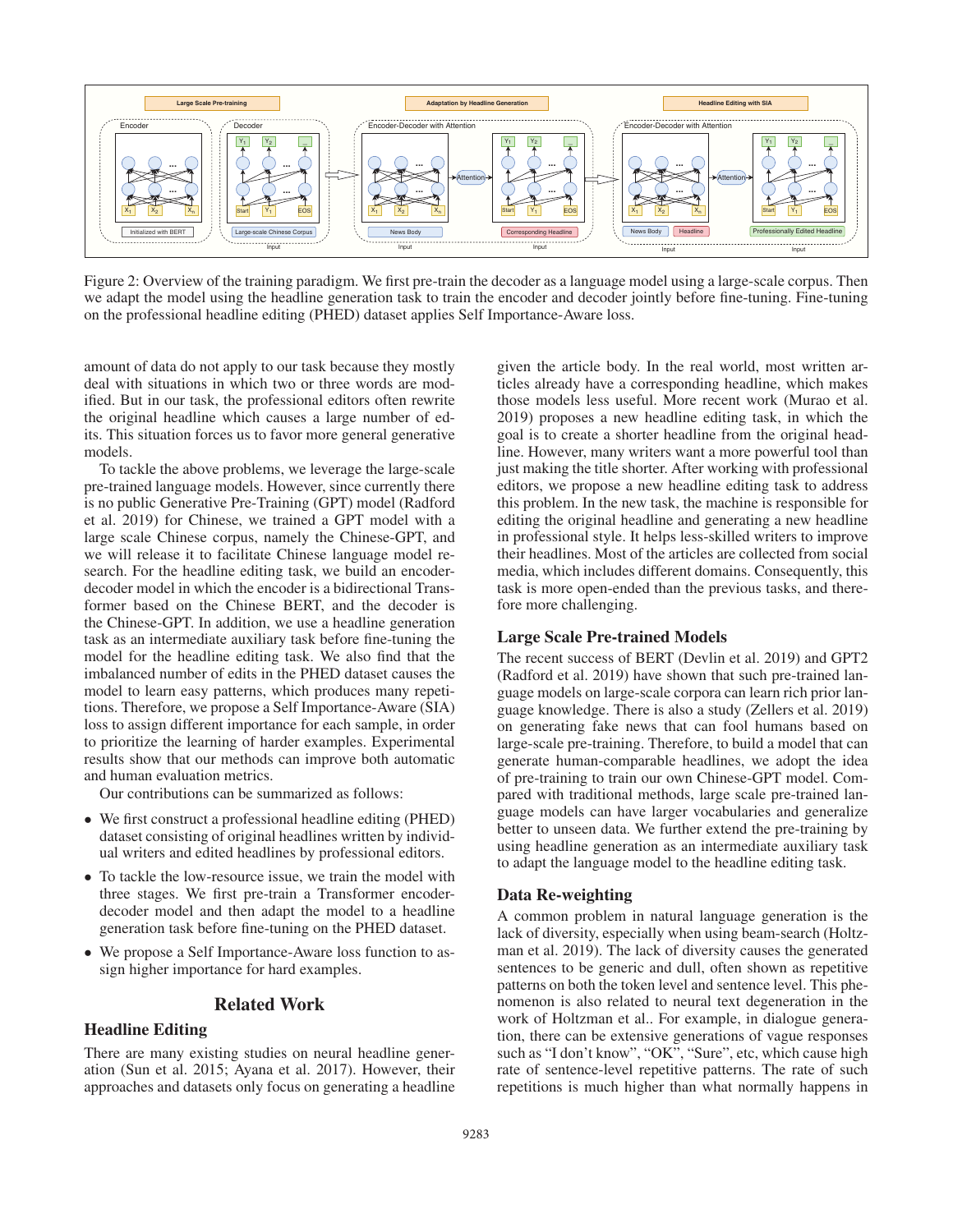human utterances. Existing works, such as Du and Black (2019), use boosting methods to re-weight each data point by designing a rule-based discriminator to down-weight frequent repetitive responses. However, maintaining a list of the most frequent responses and re-calculating the similarity every time during the training consumes huge computational resources. Inspired by Focal Loss (Lin et al. 2017), we choose to let the model itself re-weight each data point dynamically during the training by evaluating the token-level and sentence-level confidence. In this way, we avoid maintaining a separate list of trained examples, which is more computationally efficient.

# Methods

We build an encoder-decoder model in the Transformer architecture (Vaswani et al. 2017). It takes the news body and the original headline as inputs to generate the professional headline. To solve low-source problem and repetitions, we leverage pre-training and adaptation; moreover, we propose a Self Importance-Aware loss objective. We use the acronym PAS, which stands for Pre-training, Adaptation, and SIA, to name our final model. Figure 2 describes the overall pipeline of PAS.

### Pre-training and Adaptation

The limited amount of data in the headline editing dataset hurts the model's generalizability to produce high-quality headlines on the test set. Therefore, we apply pre-training preceding to the headline editing task. It involves two stages: pre-training and adaptation. Each stage reduces the distance between the model's output distribution and the professionally edited headline distribution, which eases the difficulty in learning to generate professional headlines. We build a new encoder-decoder model and pre-train the encoder and decoder separately, treating them as general language models. We train the encoder-decoder model jointly on a headline generation dataset as adaptation before fine-tuning on the professionally edited headline dataset (PHED).

Pre-training: The purpose of pre-training is to learn language priors that helps text generation. Since Chinese BERT is an available large-scale pre-trained language model, we leverage it as the pre-trained encoder here. However, BERT is not designed for language generation task and lacks the training on multi-domain news corpora. Therefore, we need to train our own autoregressive language model via generative pre-training (GPT) (Radford et al. 2019). We let the decoder have the same structure as BERT but apply lowertriangular mask for autoregressive text generation. Also to save the huge amount of time required for pre-training, we initialize the decoder with BERT's weights. Then, we pretrain the decoder with a MLE objective on a large-scale multi-domain Chinese corpus we collected. Details of the corpus are in the Experiments section. The resulting model consists of a bidirectional Transformer as the encoder, a unidirectional Transformer as the decoder, and an attention mechanism to connect them. We have released the pretrained Chinese-GPT model.<sup>1</sup>.

Adaptation: After pre-training, we want the model to learn the ability to summarize so that it can generate a headline given the news body. We train the encoder-decoder jointly with MLE using the collected headline generation dataset. One benefit of the joint training is that it helps to fuse the separately pre-trained encoder and decoder. Also, the headline generation task adapts the model to better generate headlines which lowers the difficulty of learning headline editing.

### SIA: Self Importance-Aware Loss

Maximum likelihood estimation (MLE) is known to have a neural text degeneration problem (Holtzman et al. 2019). The generated sentences are generic and consist of repetitive patterns. The situation even becomes worse when using beam search decoding, as it produces many repetitions both inside a sentence and comparing to other sentences. (Holtzman et al. 2019)

We suspect that this degeneration occurs because MLE treats every data point equally, which causes it to favor easy examples more than hard ones. Therefore, we attribute such repetitions to the incorrect importance assignment of each data point and the internal difficulty-level imbalance across examples. The repetitions become worse especially in our professionally edited headline dataset, which has different levels of editing. To solve the problem, ideally headlines that are more specific should weight more than the ones that are general. However, in practice, it is difficult to decide which headline is more important than another because of the ambiguous definition of importance.

Therefore, we propose Self Importance-Aware (SIA) loss, which lets the model itself decide how to assign the importance weight to each example. We use model's confidence score in predicting the ground truth to define the importance. A larger confidence score should result in lower importance for the target sequence. It is similar to the setting of perplexity, but here the range of confidence is bounded between zero and one, which enables the model to automatically adjust.

We further notice that confidence comes from two dimensions: token-level and sentence-level:

token-level confidence = 
$$
p(y_t|y_{< t})
$$
 (1)

sentence-level confidence 
$$
= \prod_{t=1}^{T} p(y_t | y_{< t}) \quad (2)
$$

where  $y_t$  means the ground truth token at time-step t. T represents the sequence length. Token-level confidence reflects how well the model predicts the next token, while sentencelevel confidence represents the confidence in predicting the entire sequence.

Next, we use confidence to decide the importance of each data point (in token-level and sentence-level), where a high confidence should result in a lower importance. This helps the model to learn hard examples better rather than overfitting on easy ones. We can define two modulating factors:  $w_t$  for the token-level importance, and  $w_s$  for the sentencelevel importance:

<sup>1</sup> http://https://github.com/qywu/Chinese-GPT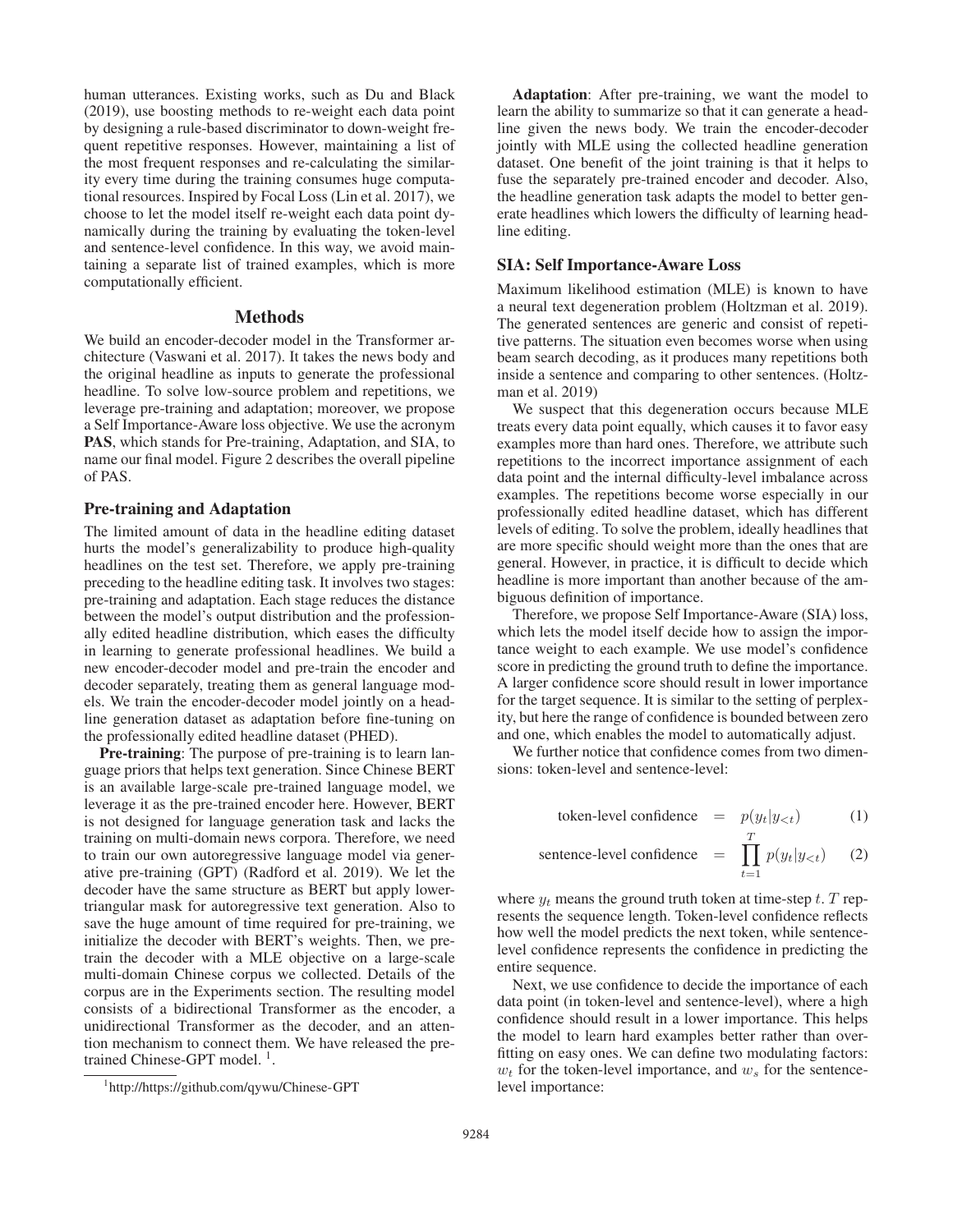$$
w_t = (1 - p(y_t|y_{<};))^\alpha \tag{3}
$$

$$
w_s = (1 - \prod_{t=1}^{T} p(y_t | y_{< t}))^{\beta} \tag{4}
$$

with  $\alpha \geq 0$  and  $\beta \geq 0$ , where  $\alpha$  and  $\beta$  are two tunable hyper-parameters to decide the degree of down-weighting the importance. This formulation gives better numerical stability than other possible ones  $(1/p \text{ etc.})$  which serve the same function.

Next we can combine  $w_t$  and  $w_s$  with the widely used MLE objective. This allows us to adjust the loss according to the token-level and sentence-level importance. Finally, we put everything together to form the SIA objective:

$$
\mathcal{L}_{\text{SIA}} = -w_s \sum_{t=1}^{T} w_t \log p(y_t | y_{< t}) \tag{5}
$$

where  $w_t$  and  $w_s$  calculate the importance in token-level and sentence-level separately to down-weight easily predicted examples. This loss function can be used similarly to MLE during training, without any additional changes to other structure. It is also computationally more efficient compared to data re-weighting or boosting methods because we do not need to maintain a list of previously generated sentences for calculating the repetition.

# Professional Headline Editing Dataset (PHED)

To generate high-quality news headlines leveraging original headlines, we propose the Professional Headline Editing Dataset (PHED). As online news headlines have varied quality, we recruited professional editors to edit original headlines to appear more attractive to readers. These editors are experienced social media editors that not only have good writing skills but also understand what type of headlines lead to higher numbers of views. Ten editors worked on 20,994 articles from six different domains including Sports (8,837), Health (7,298), Finance (1,029), Parenting (1,283), Technology (1,419), and Electronics (1,128). We did not impose any constraints on editing; therefore, editors could decide to rewrite the headline for better quality. This freedom causes different levels of editing across the data, in which 25.8% of the total headlines are entirely re-written and 27.3% of the total headlines are half edited. Such diverse editing makes it harder for the automatic model to learn the style of the professional headlines, suggesting rule-based methods are not applicable. Therefore, we propose an end-to-end approach to perform headline editing.

# Experiments

Before directly building a generative model, to test the feasibility of the headline editing task, we wanted to find out if automatic models can distinguish between original headlines and professionally edited headlines. We fine-tuned Google Chinese BERT to perform a binary classification on original and edited headlines. The results show that BERT has achieved 92.56% accuracy on the test set in finding the

edited headline. The high accuracy suggests that the professionally edited headlines do share a "style" that the generation model might be able to learn. Then we applied the proposed training paradigm for the Transformer encoderdecoder, in which we first pre-trained on the collected largescale Chinese corpus, then adapted the model using the headline generation task, and finally fine-tuned the adapted model on the PHED dataset. In this section, we first introduce the collected Chinese corpus, then explain the experimental setup, and finally describe the automatic evaluation metrics to evaluate our model.

### Large Scale Chinese Corpus for NLP

Since there is no open-source large-scale pre-trained Chinese language model available, we have to train our own Chinese language model with Transformer. Training such a language model requires a large-scale open-domain corpus. We collect our corpus from *Large Scale Chinese Corpus for NLP*<sup>2</sup>. In detail, we use the following Chinese text corpus:

- Chinese Wikipedia (wiki2019zh) is the data to train BERT but we use it to train our general language model for text generation. (1.6GB)
- News (news2016zh) contains 2.5 million news articles from 63,000 sources. It has headlines, metadata, and body. (9.0GB)
- Baike QA (baike2018qa) is a high quality wiki question answering dataset with 493 different domains. It has approximately 1.5 million QA pairs. (1.1GB)
- Community QA (webtext2019zh) is similar to the Web-Text corpus described in (Radford et al. 2019). It filters text with at least 3 up-votes from 14 million comments to improve the quality. The final dataset contains 4.1 million comments and 28 thousand topics. (3.7GB)

In total, we have nearly 15.4 GB of data for language model pre-training. The purpose of pre-training is to learn general language priors before fine-tuning in down-stream text generation tasks. Moreover, we collected 332,216 news articles with news body and headlines from a news platform Toutiao for the headline generation task. The process is simple because most articles come with a corresponding headline. Later, we use this headline generation data for adaptation.

# Experimental Setup

The encoder and decoder structures are similar to BERT, which is a 12-layer, 768 hidden size transformer. The difference is that we re-implement a cached version of Transformer with state reuse, mentioned in Dai et al. (2019). To be consistent with BERT, we apply the exact same Chinese WordPiece tokenization in which the vocabulary has 21,128 tokens (word pieces). We clean all the data by replacing some punctuation and removing noises such as URLs and phone numbers. We add a delimiter to separate the news body and the original headline.

For pre-training and adaptation, we use the standard maximum-likelihood objective. We stop the pre-training

<sup>&</sup>lt;sup>2</sup>http://github.com/brightmart/nlp\_chinese\_corpus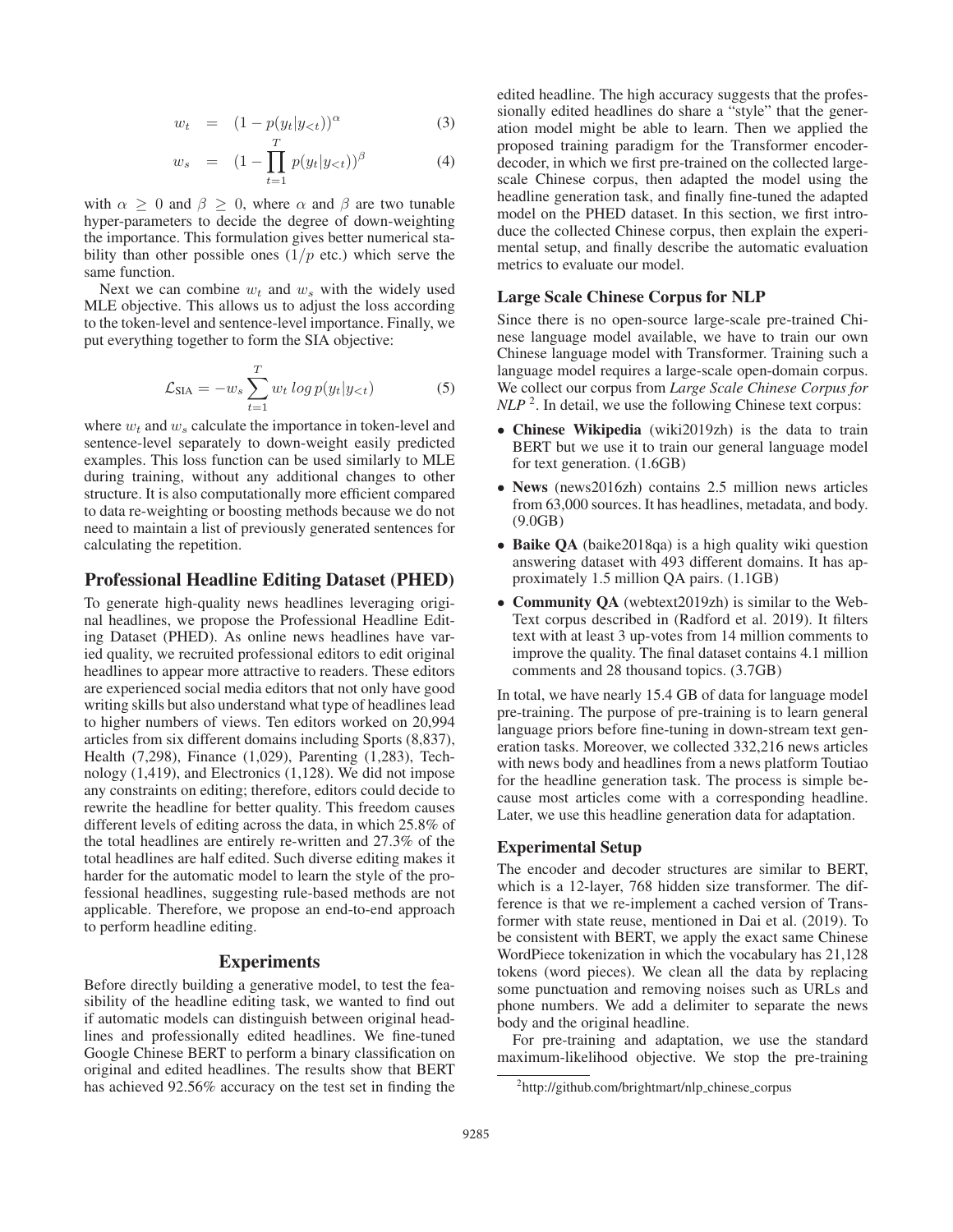| <b>Models</b>                    | <b>Perplexity</b> $\downarrow$ | <b>BLEU-4</b> $\uparrow$ | <b>ROUGE-L^</b> | Token-REP-4(%) $\downarrow$ | Sent-REP-4(%) $\downarrow$ | Unique 4-grams $\uparrow$ |
|----------------------------------|--------------------------------|--------------------------|-----------------|-----------------------------|----------------------------|---------------------------|
| Seq2seq                          | 21.89                          | 15.69                    | 33.46           | 0.8206                      | 21.33                      | 12.98k                    |
| $Seq2seq + Adapation$            | 24.45                          | 13.11                    | 31.14           | 2.686                       | 22.30                      | 12.01k                    |
| <b>PAS</b>                       | 7.616                          | 21.46                    | 39.47           | 0.3722                      | 8.882                      | 18.20 <sub>k</sub>        |
| PAS - SIA                        | 7.588                          | 21.13                    | 39.27           | 0.4004                      | 9.673                      | 18.10k                    |
| PAS - Adaption                   | 9.273                          | 19.23                    | 37.05           | 0.5398                      | 14.61                      | 15.58k                    |
| PAS - SIA - Adaption             | 9.272                          | 18.95                    | 36.82           | 0.5165                      | 14.91                      | 15.48k                    |
| Human(Expert)<br>Human(Original) | N/A<br>N/A                     | 100.0<br>16.99           | 100.0<br>34.97  | 0.0293<br>0.0745            | 7.792<br>0.8744            | 21.97k<br>22.44k          |

Table 1: Performance results of all models. Across models, we compare fine-tuning at different stages with different loss functions. MLE stands for fine-tuning with maximum-likelihood estimation, while SIA stands for fine-tuning with Self Importance-Aware loss. Please refer to Automatic Evaluation Metrics section for each metrics explanation. \* SIA is set with  $\alpha = 0.2$  and  $\beta = 40$  here.

when the validation perplexity starts to increase. For finetuning on PHED, we switch to the proposed SIA objective. We conduct hyper-parameters search for finding the best  $\alpha$ and  $\beta$  for SIA. In order to reduce the variance due to randomness and ensure reproducibility, we fix the random seed across all experiments, which means that during training the batches will be fed in the same order.

The baseline models are the sequence-to-sequence (Seq2seq) model with attention and our Transformer encoder-decoder model with only language model pretraining. Seq2seq uses pre-trained Chinese character embedding plus LSTM as encoder and decoder. We tried to set the baseline using the same tokenizer as BERT. However, without pre-training, it is hard for the Seq2seq to achieve good results with a large vocabulary. Instead, we choose 4,260 characters with frequency larger than three as the vocabulary. Also, we use character-level tokenization over wordlevel tokenization because Chinese character-based models are tested to yield better results (Li et al. 2019) and also because Chinese BERT is character-based.

During inference, we apply beam search decoding with beam size 10 for all models. We add the length normalization technique (Wu et al. 2016) to deal with the fact of different lengths in the headlines as beam search would favor shorter generations. The temperature is set to be <sup>1</sup>.<sup>0</sup> as it yields the best result. Because Seq2seq uses a different tokenization method, we translate all generated tokens back into text space, so as to ensure a fair comparison.

#### Automatic Evaluation Metrics

We apply several automatic evaluation metrics to assess the performance of adaptation and self importance-aware loss (SIA). We adopt traditional automatic evaluation metrics such as Perplexity, BLEU-4 (Papineni et al. 2002) and ROUGE-L (Lin 2004). Perplexity measures how well the model predicts the ground truth. BLEU-4 evaluates the 4 gram overlap between the generated output and the reference, and therefore gives an approximate quality evaluation of the generations. ROUGE-L computes the rate of the length of the largest common sub-sequence; and we include ROUGE-L because it often appears in the summarization tasks.

More than the traditional evaluation metrics, we apply

three special metrics to measure repetition and diversity for the generated outputs:

Token-level Repetition (Token-REP-4): We define token-level repetition as the repetition inside a sentence. This normally happens when the model repeats phrases that occurred previously. We count the number of the previously occurred 4-gram inside a sentence as a metric. Since the length varies across samples, we normalize the count with the total number of 4-grams in the sentence.

Sentence-level Repetition (Sent-REP-4): We define sentence-level repetition as the repetition inside the corpus, which accounts for dull and generic sentences. We first collect all the 4-grams of the headlines that appear more than once in the training set. Then we count the number of occurrences of those 4-grams in the generated headline. This effectively captures the sentence-level repetition, as those repetitive patterns and generic sentences often occur more than once inside the corpus. Finally, we report the result normalized with the total number of the 4-grams in that headline.

Unique 4-grams (Unique-4): We follow Xu et al. (2018) to use the number of unique 4-grams to evaluate generation diversity.

### **Results**

We evaluate the baselines and the proposed model PAS on the PHED dataset. Table 1 presents the results. We calculate the Token-REP-4, Sent-REP-4, and Unique-4 using human written headlines for comparison. As we can observe, there is a significant statistical difference between the human and the machine-generated outputs in terms of diversity and repetition. Standard sequence-to-sequence with attention (Seq2seq) yields poor results in all metrics, which is reasonable because of the lack of pre-training, suggesting the necessity of using large-scale pre-trained language models to improve the overall quality of generations. Surprisingly, Seq2seq with Adaptation does not work well as PAS + Adaptation. We suspect that it is probably due to fact that the two tasks have different inputs (one with the original headline, and the other without). Without pre-training on a more general language model, it seems hard to bridge the headline editing task and the headline generation task for efficient transfer learning.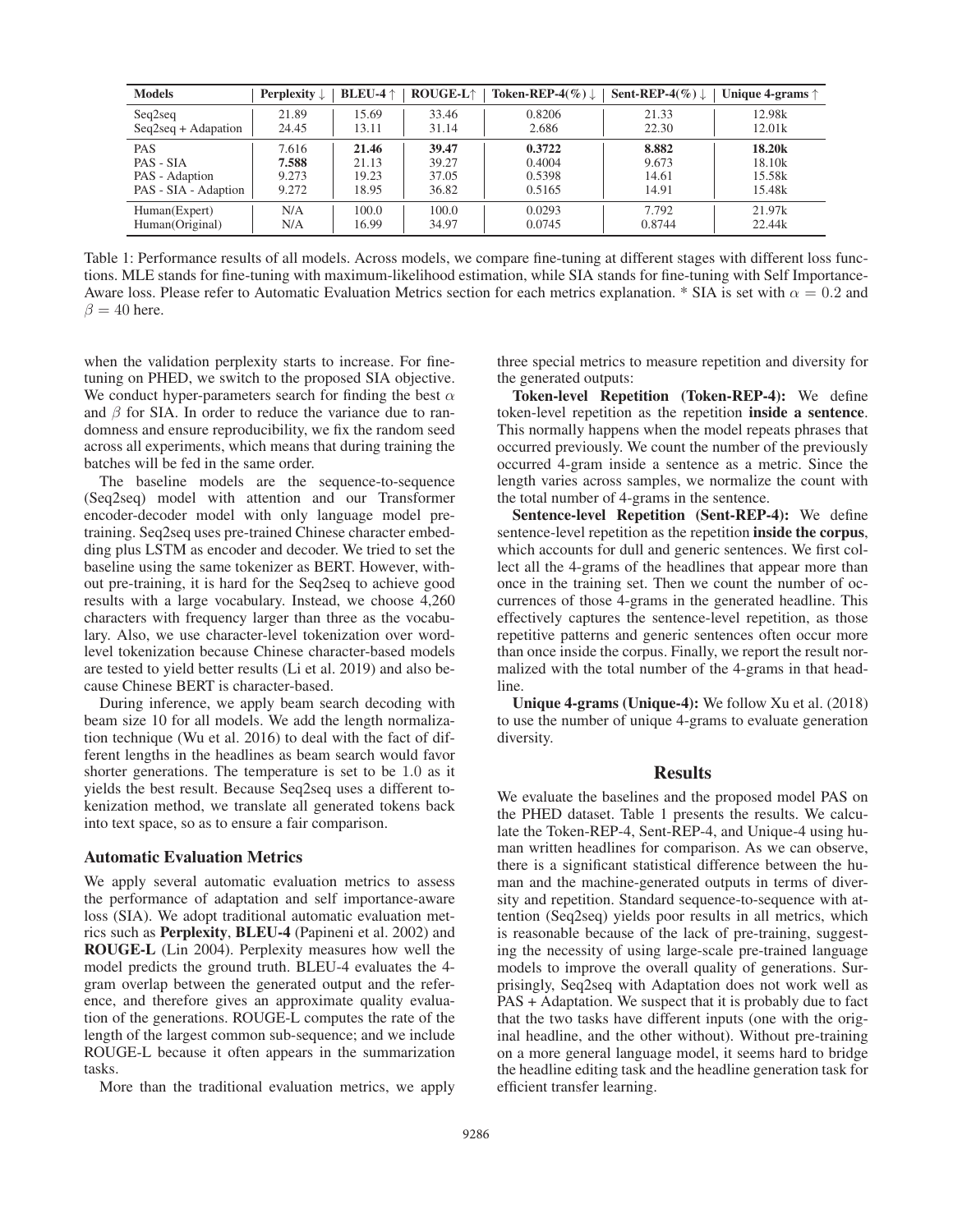| Input and generated headline (Chinese) |                                                                                                                                           | Translation (English)                                                                                                                                                                                                                                                                                                                                                                                                                 |  |  |
|----------------------------------------|-------------------------------------------------------------------------------------------------------------------------------------------|---------------------------------------------------------------------------------------------------------------------------------------------------------------------------------------------------------------------------------------------------------------------------------------------------------------------------------------------------------------------------------------------------------------------------------------|--|--|
| Original headline                      | 肝病可能是被你"吃"出来的, 6个坏习惯自觉认领                                                                                                                  | Liver disease may be caused by what you eat. Be aware of these 6 bad<br>habits.                                                                                                                                                                                                                                                                                                                                                       |  |  |
| Summarized Body                        | 肝脏是人体重要的代谢器官,承担着身体排毒、消化等重要活<br>动,如果肝脏受到伤害,会影响到人们的正常生活。那么,有哪<br>些常见的饮食习惯和生活习惯会损伤肝脏, 一起来看看吧。1、<br>经常食用加工食品大部分加工食品中都含有一定剂量的防腐剂、<br>色素等食品添加剂。 | Liver is an important metabolic organ of the human body, which is<br>responsible for important activities such as detoxification and digestion.<br>If liver is harmed, it would affect human's normal life. So let's check<br>out what common habits and diets would cause liver damage? 1. Eat a<br>lot of process foods, most of which contains a certain amount of food<br>additives such as preservatives and artificial pigments |  |  |
| <b>PAS</b>                             | 肝病可能是被你"吃"出来的!医生提醒:6个坏习惯自觉认领                                                                                                              | Liver disease may be caused by "what you eat". Doctor reminds: be<br>aware of these 6 bad habits.                                                                                                                                                                                                                                                                                                                                     |  |  |
| - SIA                                  | 肝脏不好人难长寿!医生提醒:这6个坏习惯,其实你都能避开                                                                                                              | Bad liver makes it difficult for long life. Doctor reminds: these 6 habits<br>you can actually avoid.                                                                                                                                                                                                                                                                                                                                 |  |  |
| - Adaptation - SIA                     | 肝脏不好人难长寿!医生提醒:不想肝脏提前"报废",牢记6点                                                                                                             | Bad liver makes it difficult for long life. Doctor reminds: if you don't<br>want liver to be broken, remember these 6 points.                                                                                                                                                                                                                                                                                                         |  |  |
| Seq2seq                                | 肝脏不好难长寿!医生提醒:坚持做好这5点,肝脏健康长寿"                                                                                                              | Bad liver makes it difficult for long life. Doctor reminds: persist in doing<br>these 5 points, liver is healthy and long-life.                                                                                                                                                                                                                                                                                                       |  |  |
| Professional Editor                    | 养肝就是养命!医生提醒:这6件事最伤肝,9成人天天在做                                                                                                               | Liver is life! Doctor reminds: these 6 things hurt liver most, but 90% of<br>people are still doing them.                                                                                                                                                                                                                                                                                                                             |  |  |

Figure 3: A generated headline example. An original headline and the corresponding news body are used as input. Our method with Adaptation and SIA results in the least repetitive pattern.

Our full model PAS achieves overall the best results. We further did ablation studies to test each component's contribution on the improvements. Note that by default all experiments are conducted on the PHED dataset. We can observe that Adaption contributes the most to the improvement on all metrics. When removing Adaptation, the performance drops significantly. It suggests that adaptation with headline generation task lets the model learn the prior knowledge that helps the headline editing task.

SIA achieves further improvements in addition to adaptation. We set SIA's  $\alpha = 0.2$  and  $\beta = 40.0$  from the hyperparameter search results. As previously mentioned, MLE cannot deal with the importance imbalance in the dataset. In contrast, SIA is aware of such imbalance and adjusts the importance dynamically during the training. Compared to MLE, the proposed SIA improves on almost all metrics. The results show that SIA not only reduces Token-REP-4 and Sent-REP-4, but also improves on traditional metrics such as BLEU-4 and ROUGE-L, which suggests that SIA is a robust loss function in text generation.

Among the generated samples, we select a representative example, shown in Table 3, to illustrate the difference among different models. From all models, our full model PAS (Pretraining  $+$  Adaptation  $+$  SIA) has the best result. It closely mimics the professionally edited headline style, with a commonly seen pattern "Doctor reminds:". Notice that more of such patterns does not mean better quality, but should depend on the news body. When we remove SIA, a repetitive pattern occurred before in the training set "Bad livers makes it difficult for long life" appears in the generated headline; however, this pattern does not fit the news body here. Further removing adaptation, the generated headline produces a logical error :"remember these 6 points" conflicting with the true meaning of the news body, which reflects that the model without adaptation relies more on hallucination rather

than summarization. As for Seq2seq's generated headline, the number predicted is wrong and it also contains repetitions, which results in the worst quality among all models.



Figure 4: Effects of varying  $\alpha$  and  $\beta$ . Larger  $\alpha$  results in lower Token-REP-4 but hurts BLEU-4. In contrast, larger β decreases Sent-REP-4 but improves BLEU-4. Note that all metrics are normalized for better visualization.

#### Reducing Repetition in Token and Sentence Level

SIA's two new hyper-parameters  $\alpha$  and  $\beta$  control the degree of penalty for easily predicted tokens and sentences. To explore these parameters' effects on repetitions, we search over different settings and report the performance trend. We plot the trends separately for  $\alpha$  and  $\beta$  in Figure 4. We vary  $\alpha$  first while setting  $\beta = 0.0$ .  $\alpha$  controls how the importance of easily predicted tokens are down-weighted. As we enlarge  $\alpha$ , Token-REP-4 decreases, suggesting fewer 4-grams repetition in a sentence. However, large  $\alpha$  hurts the performance of all other metrics. We suspect that this is because each token probability is dependent on the preceding tokens and, as  $\alpha$  becomes larger, it breaks the sentence language model distribution, which leads to worse results. Also, when  $\alpha \geq 1.0$ , the Token-REP-4 stops decreasing. Therefore, we need be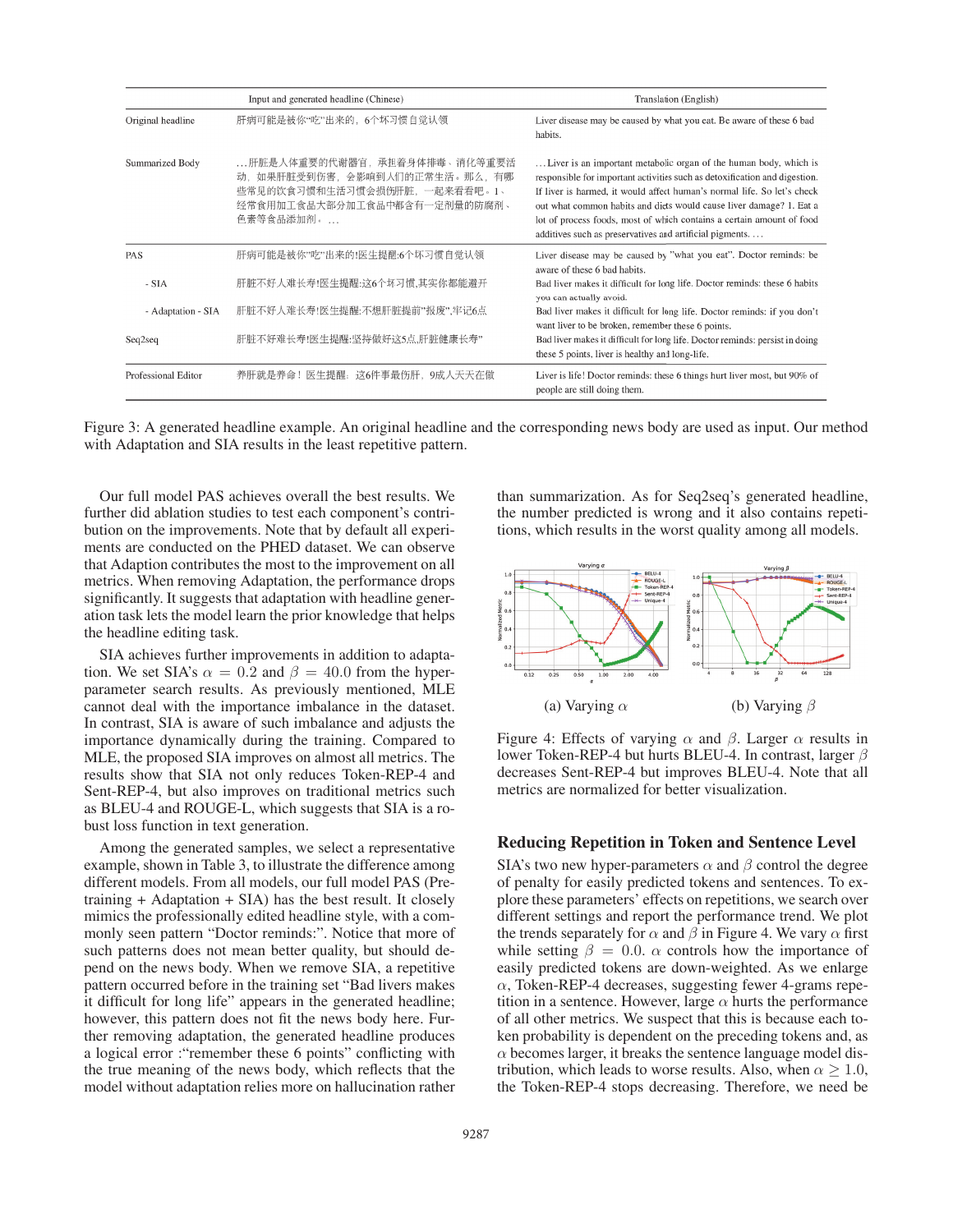cautious when setting  $\alpha$ .

Then we vary  $\beta$  to see the effects on the sentence-level repetitions and other metrics. The results show that changing  $β$  is more robust and stable than setting  $α$ . Large  $β$  penalizes easily predicted sentences' importance. As we enlarge  $\beta$ , Sent-REP-4 decreases as expected. It stops decreasing after  $\beta \geq 80.0$ . Further setting larger beta would not linearly increase the diversity (Token/Sent-REP-4). But even if  $\beta$  is set very large, it only leads to slight degeneration on the performance. Setting appropriate  $\beta$  improves not only Sent-REP-4 but also standard metrics like BLEU-4 and ROUGE-L. This further suggests that without detailed searching of  $\beta$ , we can improve the overall quality of generations using SIA.

Finally we vary  $\alpha$  and  $\beta$  jointly to see if they have an interaction effect. Based on the experience of separately varying those hyper-parameters, we search a limited range of combinations that  $\alpha$  is between 0.1 and 0.5 and  $\beta$  is between <sup>20</sup>.<sup>0</sup> and <sup>40</sup>.0. We observe that there is trade-off between Token-REP-4 and other metrics. If we want Token-REP-4 to be too small, it would hurt other metrics. Therefore, we set B  $\alpha = 0.2$  and  $\beta = 40.0$  as the final hyper-parameters in SIA, because such a parameter setting yields overall best performance.

# Human Evaluation

| Model 1 vs. Model 2                                                                    |                           | Win Lose                             | Tie            |
|----------------------------------------------------------------------------------------|---------------------------|--------------------------------------|----------------|
| PAS vs. PAS - SIA<br>PAS vs. PAS - Adaptation - SIA<br>PAS vs. Original headline       | $7.56\%$   6.44%<br>30.0% | $24.4\%$<br>$57.4\%$   27.7%   14.9% | 86.0%<br>45.6% |
| PAS vs. PAS - SIA (only different sentences) $\vert$ 48.5% $\vert$ 44.3% $\vert$ 7.23% |                           |                                      |                |

Table 2: Human evaluation results. "-" means without using the method.

Automatic evaluation metrics are limited, as they only capture one aspect of the generation quality at a time. Therefore, we conduct human evaluation to examine overall generation quality (Novikova et al. 2017). We randomly select 100 generated samples from the test set (1,500 samples in total) and ask five native Chinese speakers to evaluate their quality on different models. The results are shown in Table 2. We observe that the model with SIA is preferred by human judges (17.4% more favored) over the model without SIA. Further removing the adaptation process after removing SIA, the relative preference for PAS increases to 23.0%. Human judges also pointed out that they prefer PAS because the generated headlines have less generic patterns or repetitions. Such observation also aligns with the results using automatic evaluation metrics. To test our headline editing model's applicability in real-world application, we also compare the full model against the original headlines. The results show that our generated headlines are much more favored by humans than the original ones (107% more). We believe PAS has learned the style from professional editors.

One thing to be aware of is that there is a large percentage of Ties between PAS and PAS without SIA. 86% of judges think the two headlines are equal in the quality. This is because if we fix the random seed across experiments, the out-

put distribution from SIA is similar to the one from MLE (since SIA is built on top of MLE). Therefore, the two methods generate a large number of headlines that are exactly the same. In order to discover the two methods' difference in depth, we manually filter out headlines that are exactly the same between two models in the test set (1500). Among the 234 resulting headlines, we randomly select 100 headlines again and ask judges to compare them. The result is in the last row in Table 2. The percentage of ties between two models drops as expected, and human judges still prefer PAS over PAS without SIA.

### Error Analysis

All neural models are not perfect (without making any mistakes) and our model is no exception. We perform an error analysis to discover the drawbacks of our model. We recruited an expert to rate the appropriateness of the 100 randomly selected generated headlines from the Full model. We find that nearly 53% of the generated headlines are not considered appropriate given the news body. Within this 53% of samples, 76% of them are labeled as having comprehension or logical errors. Many errors are caused by memes or nicknames, for example Melon is the nickname for Carmelo Anthony by Chinese fans. It is difficult for a machine to interpret those memes unless it has a good knowledge base for such nicknamed linkage. Fixing logical errors is potentially even harder because current neural networks, especially generative models, perform poorly in reasoning and inference. Although those errors may cause the generated headlines to be worse than the original headlines, in the headline recommendation setting, users still have the freedom to choose between their original headline and the machine generated headline, which makes the logic problem less fatal in realworld application. In future work, we aim to design algorithms to detect and tackle these logical errors in generation.

# **Conclusion**

In this paper, we propose a neural headline editing model that aims to generate more attractive headlines with less dull and generic patterns and repetitions. To train such model, we construct the professional headline editing dataset (PHED) with the original headlines and the edited headlines collected from professional editors. We leverage pre-training with large-scale Chinese corpus and adaptation with a headline generation task before fine-tuning on PHED. Experimental results show that the adapted model dramatically decreases the repetitions and improves on other metrics such as BLEU-4 and ROUGE-L. Furthermore, we design a self importance-aware (SIA) objective function to be aware of the importance difference of data points during training. SIA automatically focus on learning harder tokens and sentences by down-weighting their importance in the loss function. The results from SIA show that setting the correct  $\alpha$  and  $\beta$  can further improve the performance over the model with pre-training and adaptation. For future work, we would like to apply SIA to other language generation tasks to analyze the effects.